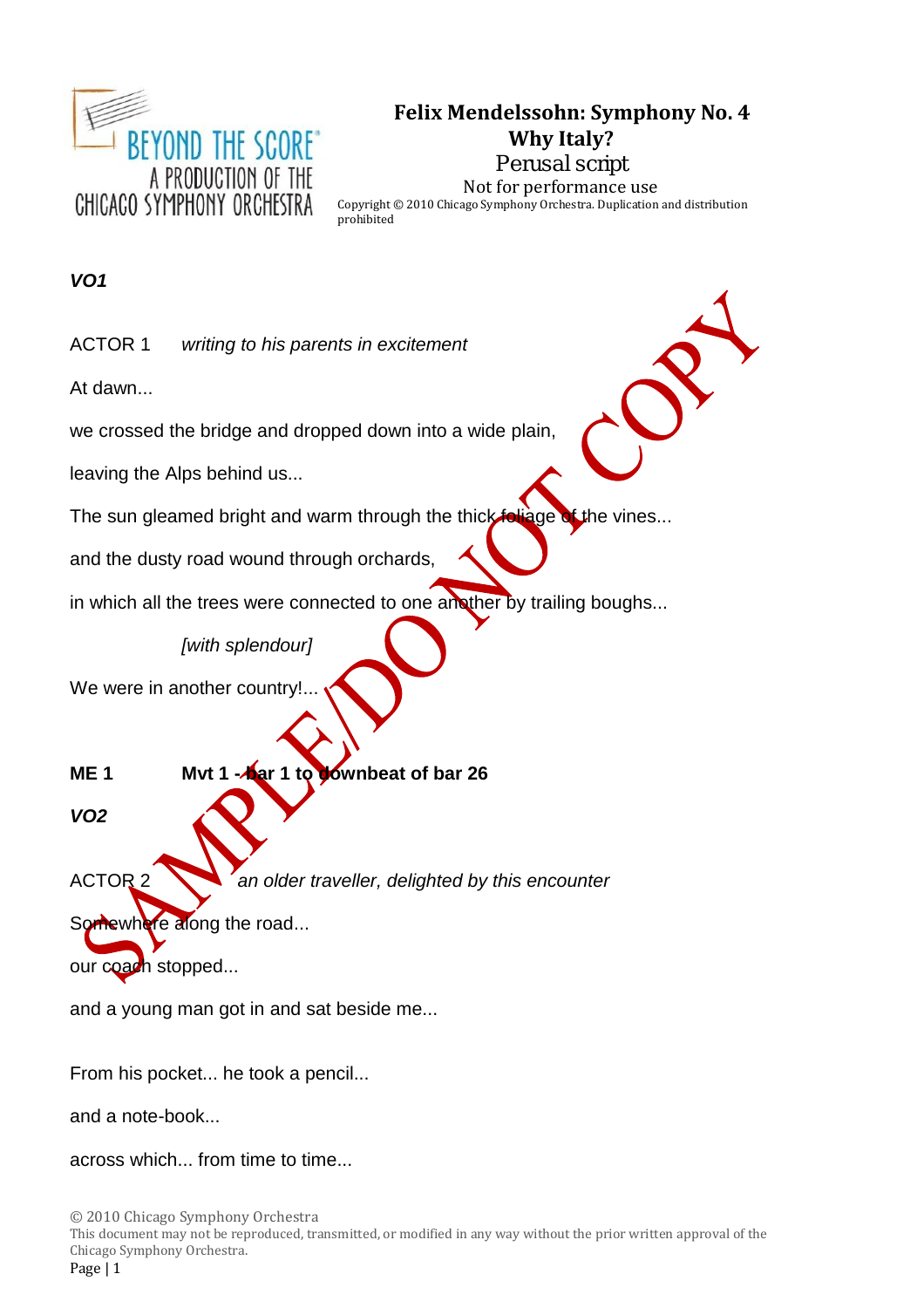his hand passed with the rapidity of lightning...

He was making drawings...

of everything that we were passing on the way...

# **ME 2 Mvt 1 - bar 102 to halfway beat of bar 123** *VO 3*

ACTOR 1 *to his parents*

I had imagined that my first impressions would be like an explosion...

But they haven't been...

Instead, I've found warmth and cheerfulness...

and an indescribable sensation of contentment...

Today is Sunday... and there are carriages on the **road** 

and people in bright costumes, carrying flow

women with roses in their hair...

and old men with donkeys...

And everyone... is going to church

**ME 3 Mvt 2 - Bar 1 to halfway point of bar 11**

*VO 4*

**NOR Y** *to his parents, with delight and light laughter* 

Everywhere you look, there are groups of people being idle...

simply standing around...

but looking... so picturesque!

I saw one man slip his arm around his wife's waist

and whirl her in the air!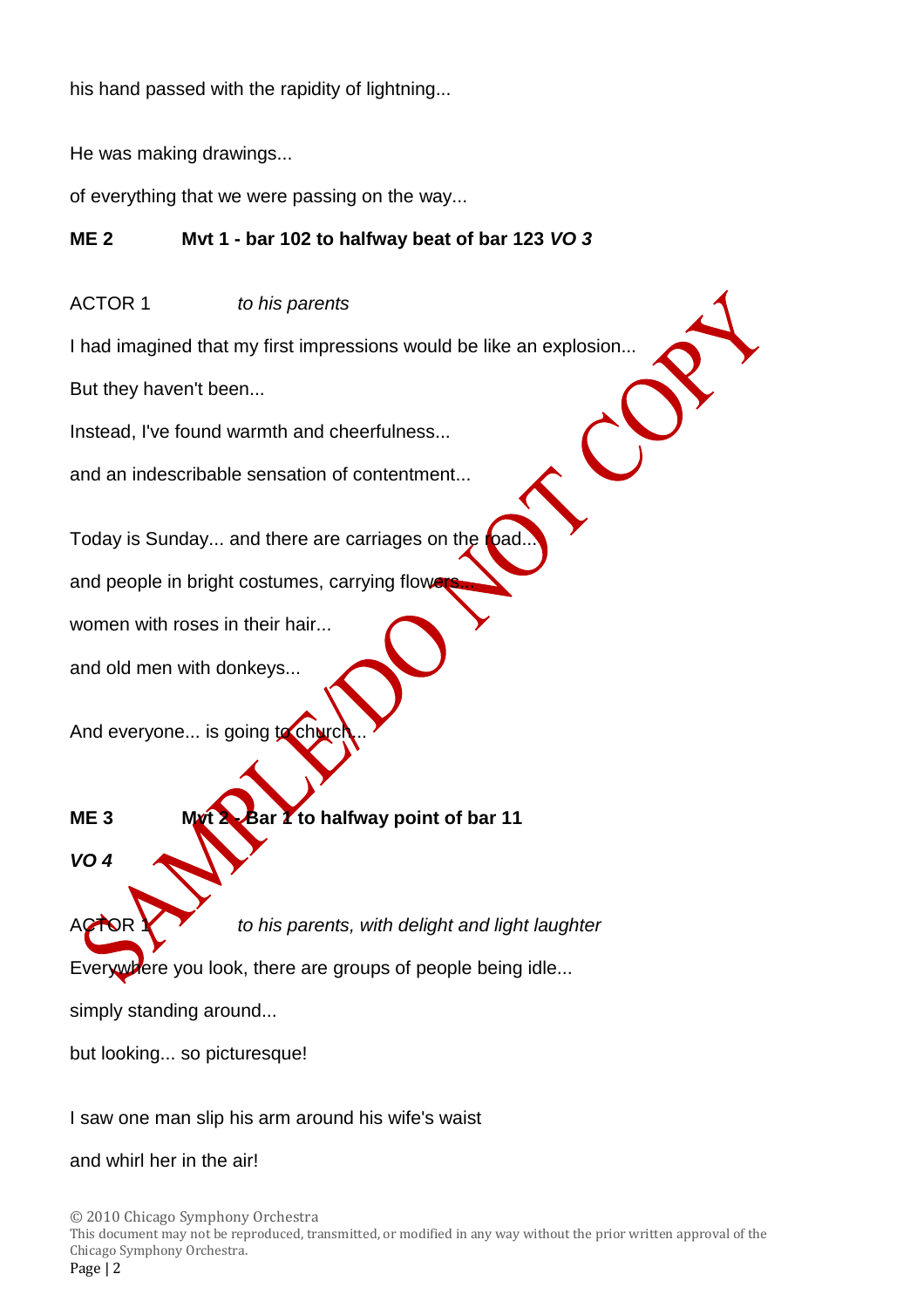And then they... just walked on!

I know it's trivial... but it was... so attractive...

## **ME 4 Mvt 3 - Bar 1 to repeat in bar 20**

### *VO5*

ACTOR 1 *to his parents*

It's a holiday here...

and the whole country has such an air,

that I feel like a Prince making a ceremonial entry.

*[keeping up the sense of magnificence]*

Vines, thick with grapes,

hang in festoons from every tree...

in wreaths and arches...

and in the distance there are scattered cypress trees...

**ME 5 Mvt 3 - Start of trio, from double bar repeat in bar 76 to downbeat of bar 86** *VO 6*

C

ACTOR 1 *to his parents*

It's January...

and here in Rome the loveliest spring weather...

Last night, I went up the hill

### to a party at the Villa Medici...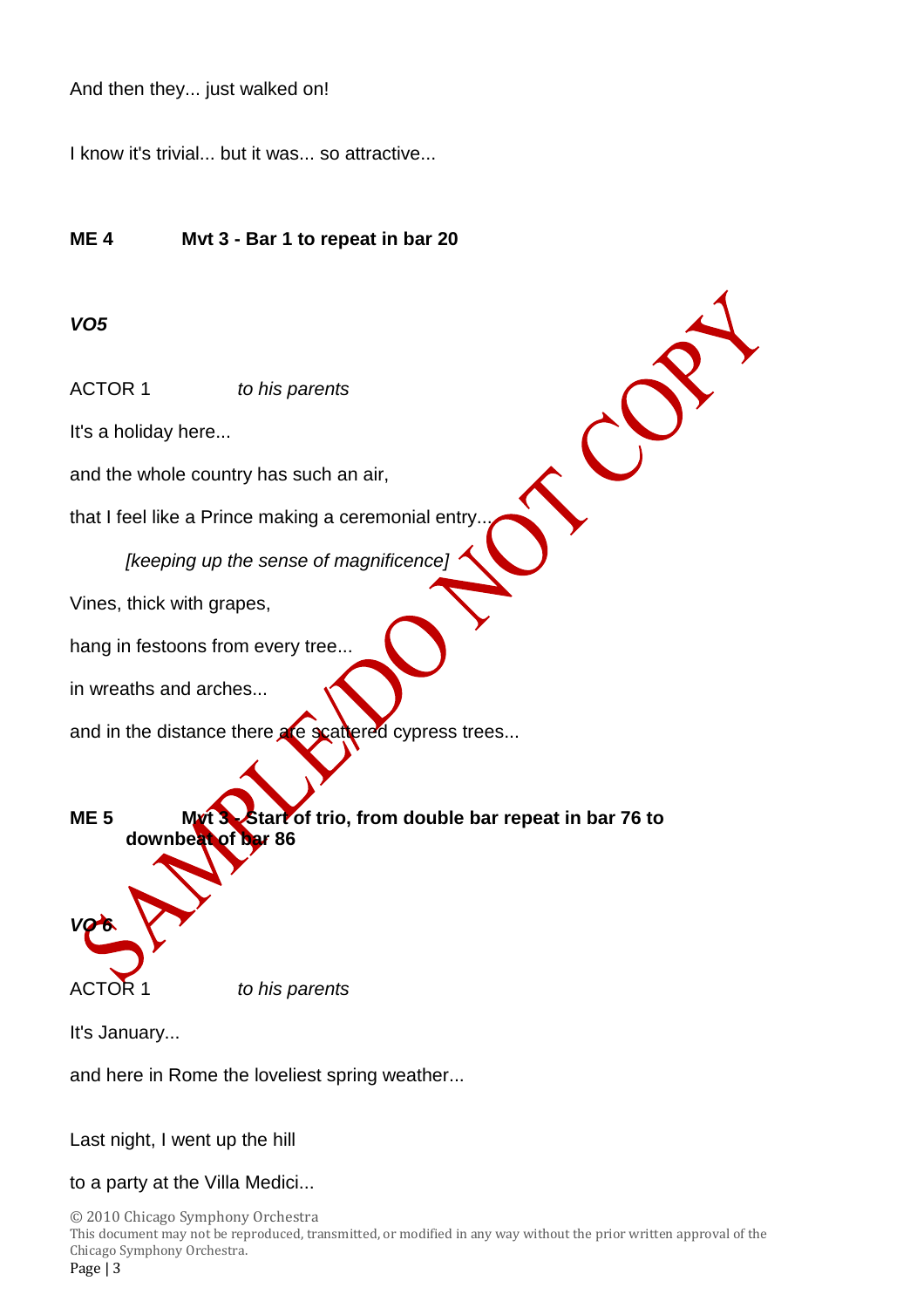Outside, everything was dark and peaceful... Light came only from a single window... and the faintest fragments of music floated in the air mingling with the murmur of the fountains...

Inside, I found my friends standing round a piano... singing, but so badly!

And then the dancing started...

and I wished you could have seen Louisa...

*[grand announcement!]*

dance the Saltarello!

**ME 6 Saltarello (scored for strings** 

*VO 7*

*VO 8*

ACTOR 2 *knowledgeably, and enjoying the Italian word*

The *saltarello*...

an old Italian country dance...

from 'saltare'... to leap or jump...

**ME 7 Mvt 4 - from bar 1 to halfway point of bar 14**

ACTOR 1 *to his parents*

These last few days we've had incessant storms...

and icy cold... and streams of water from the sky...

Like this, Rome is odious, ugly and uncomfortable...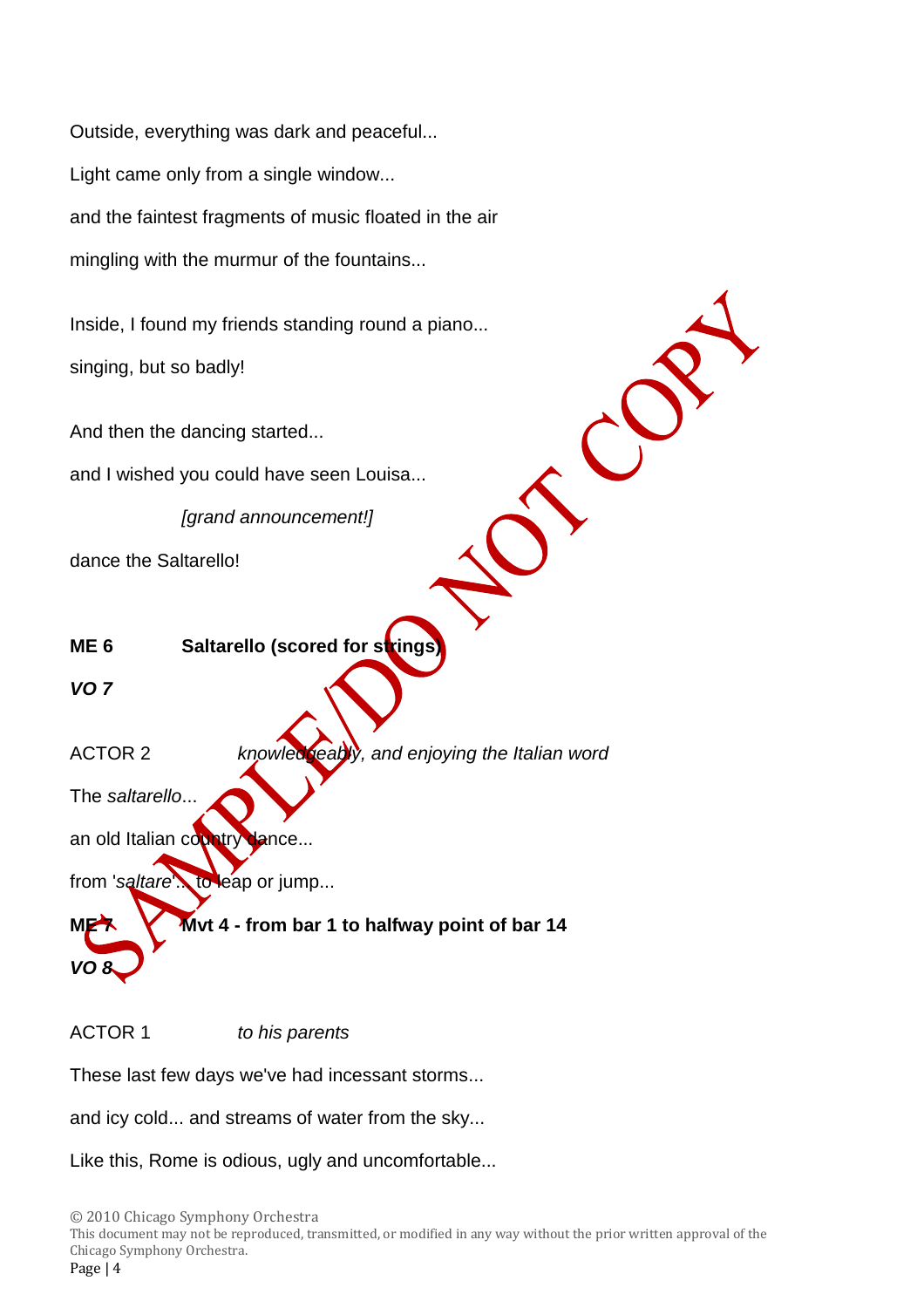# **ME 8 Mvt 4 - from second quarter note of bar 34 to end of bar 68**

# *VO 9*

ACTOR 2 *continuing the thought*

Another country dance... a *tarantella*...

It's mostly popular with girls of the lower classes...

You never see the boys doing it...

# **ME 9 Tarantella (scored for strings)**

## *VO 10*

ACTOR 1 *delighted*

It's true!

The girls here amuse themselves for hours in this way!

**ME 10 Mvt 4 - from bar 122 to downbeat of bar 133** *VO 11*

ACTOR 1 *tenderly*

Dearest mother...

It's your birthday,

and I so much wanted to finish

the light-hearted symphony I'm writing ...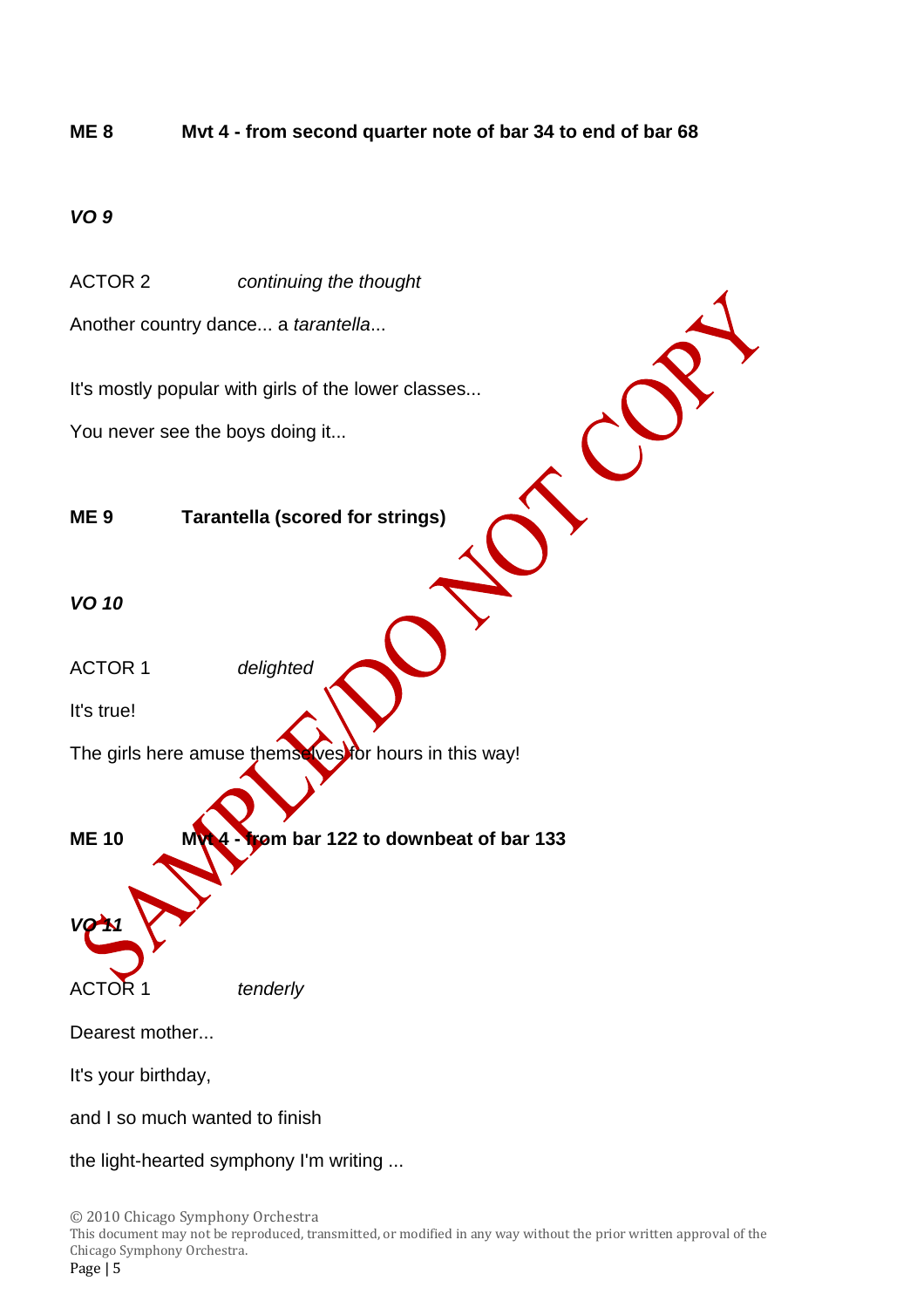so you could receive it on this day...

It's all about the Italian countryside...

*[sudden darkening of the tone]*

and it's made for you...

because I know how little you care...

for music of mists and melancholy...

**ME 11 Mvt 4 - from pickup to bar 239 to end (264)**

*VO 12*

NARRATOR

Felix Mendelssohn...

beloved child

of one of the greatest and most distinguished

Jewish families... in Berlin...

His grandfather Moses was a famous philosopher...

His father Abraham a wealthy banker...

And he and his older sister Fanny...

sensational child prodigies...

Their music teacher was the finest that could be found...

Professor Zelter...

ACTOR 2 *elderly professor*

I cannot get over my astonishment with the boy...

Novelty, beauty, originality...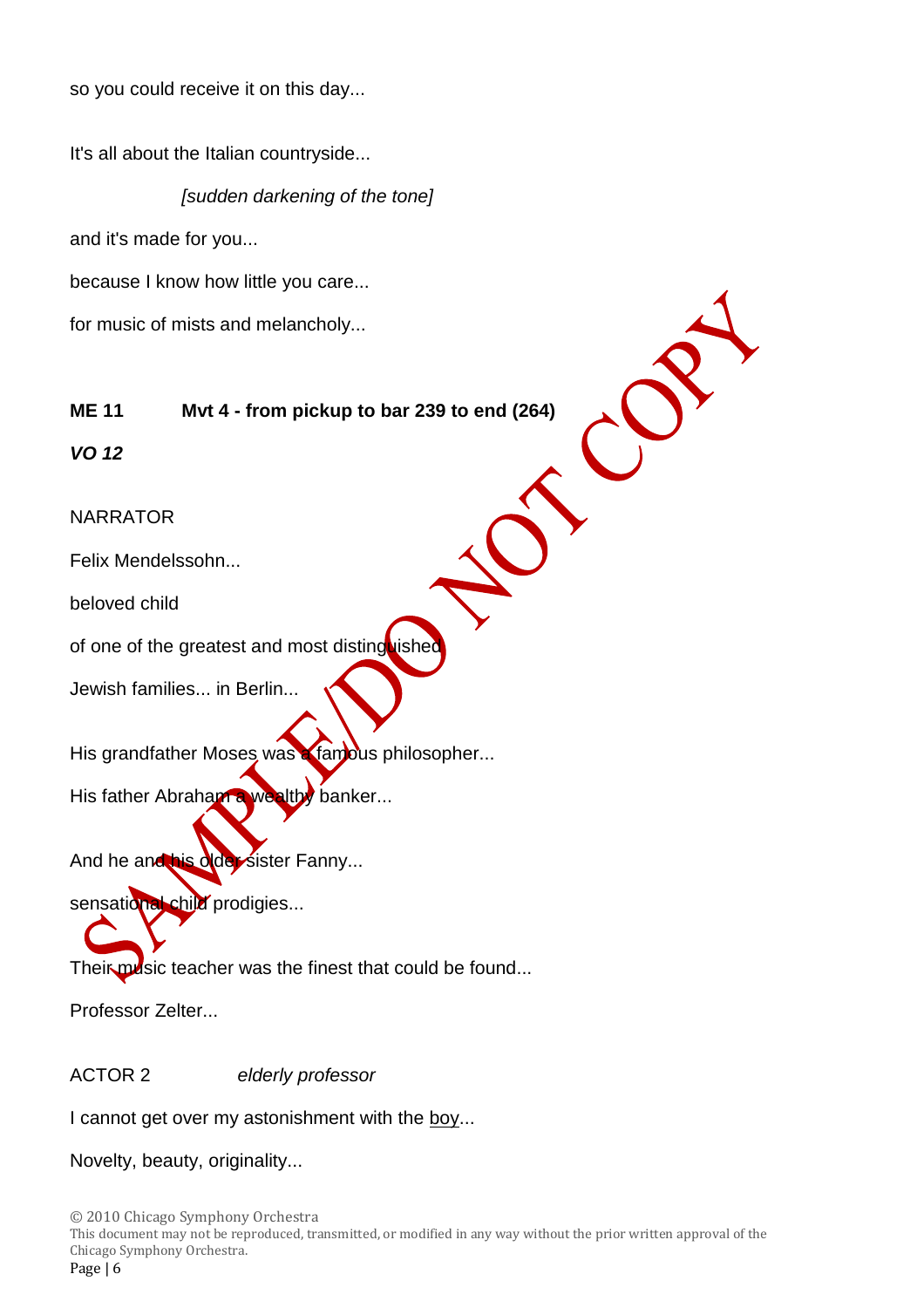fluency, repose, dramatic power...

all are found in him...

I can hardly wait for him to go to Italy...

There the very stones have ears,

while here in Germany they eat lentils and pigs' ears...

# NARRATOR

In 1830... the 21-year-old composer...

set out over the mountains...

to Venice...

Florence...

five winter months in Rome...

ACTOR 2 *with relish*

Naples and the ruins of Pompeii and Herculaneum....

back up again to Rome...

and then northwards... on to Genoa and Milan...

ACTOR 1 *to his parents in excitement*

C

Every morning blungs fresh anticipations...

and every day fulfills them...

I have been studying

how to make sketches of the landscape in a different way...

And I am composing with such freshness and such vigour...

that my new... Italian Symphony...

will be the most joyful thing I've ever written...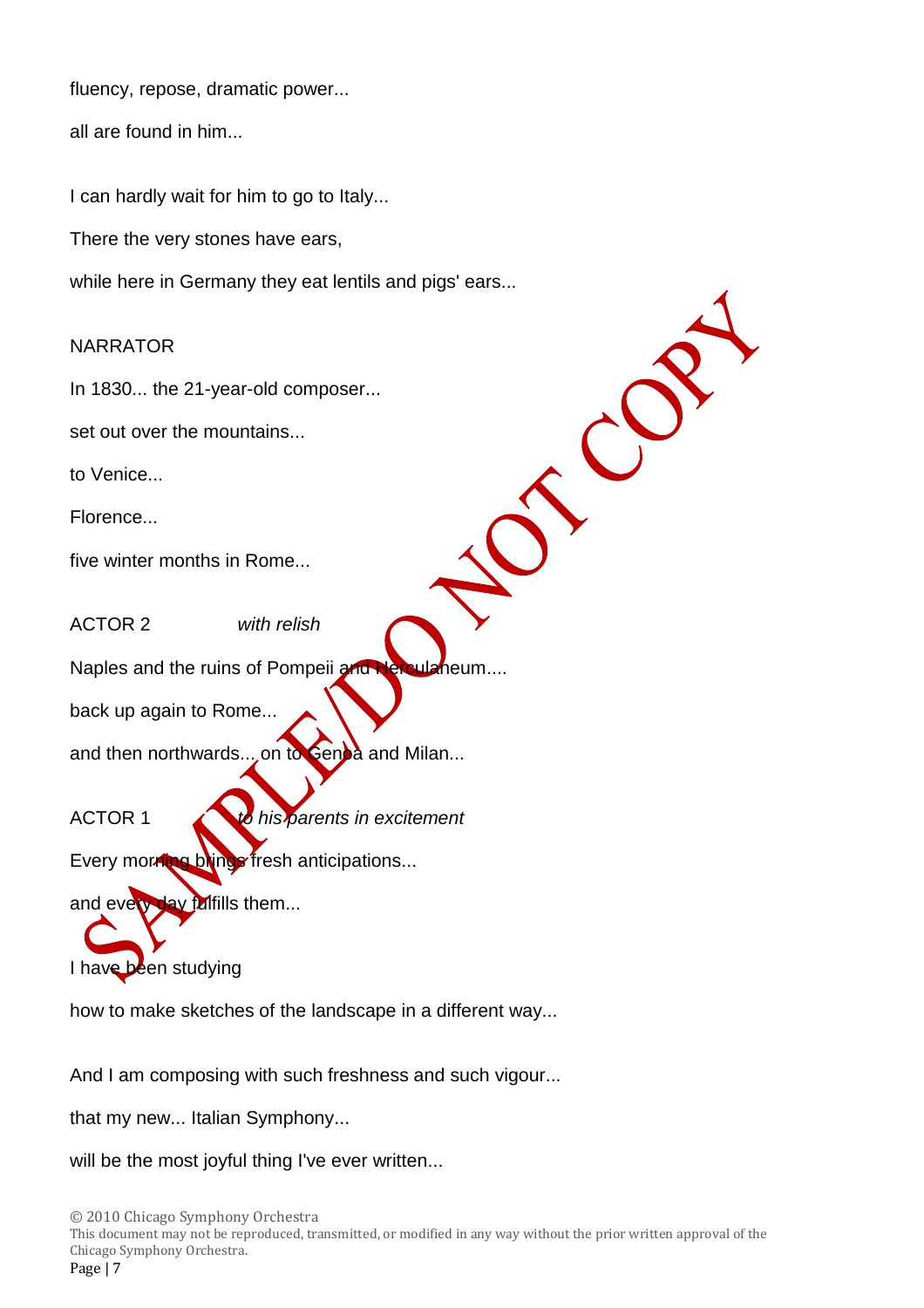## NARRATOR

But when eventually... he came home... after a whole year of travelling... he brought his drawings with him... but no symphony...

All the music was in his head...

Another twelve months passed...

and then...

an unexpected letter...

ACTOR 2 *an elderly admirer in England, bursting with excitement*

November 5th, 1832... London... England...

My dear friend,

I have this moment come

from the Philharmonic Society

and although the clock has just struck midnight,

I cannot go to bed without communicating to you

the first motion of the evening...

"Resolved,

That Mr Mendelssohn be requested to compose a symphony...

and two other pieces...

for the sum of One Hundred Guineas..."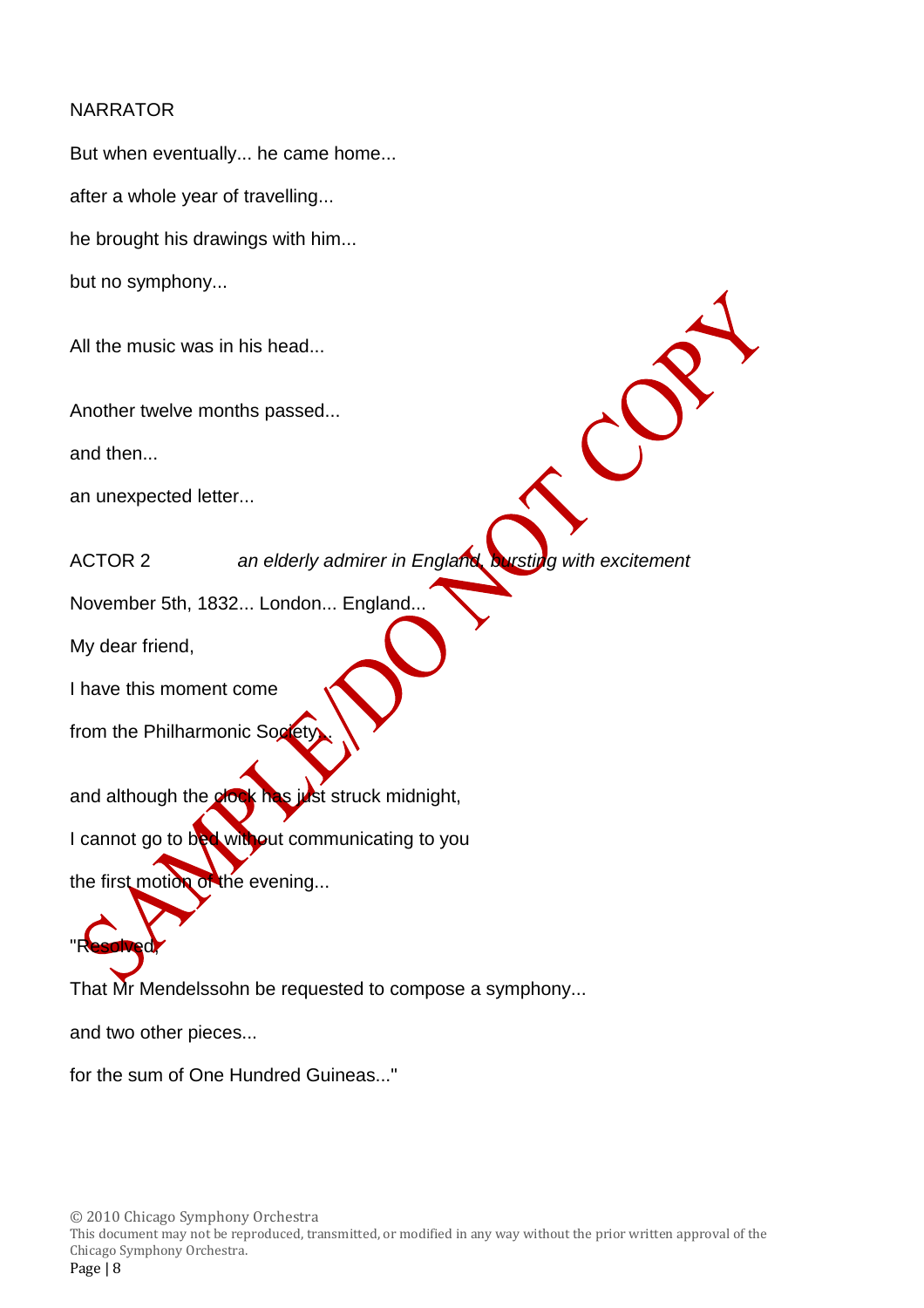# ACTOR 1 *formal reply, but delighted*

My sincerest and warmest thanks to the Philharmonic Society...

I am deeply honoured...

And when the symphony is finished,

I will bring it to London myself...

NARRATOR

1832...

Only five years after the death of Beethoven...

But almost no one was writing symphonies now...

It seemed that Beethoven had said it all...

**ME 12 Beethoven 7th symphony - opening 4 bars**

 $\mathcal{C}$ 

*VO 13A*

ACTOR 2 *an old professor giving sage advice*

To compose symphonies after Beethoven,

one must step far from the shadow of his genius...

break new ground...

**ME 13a Build up chord of wind (score provided)**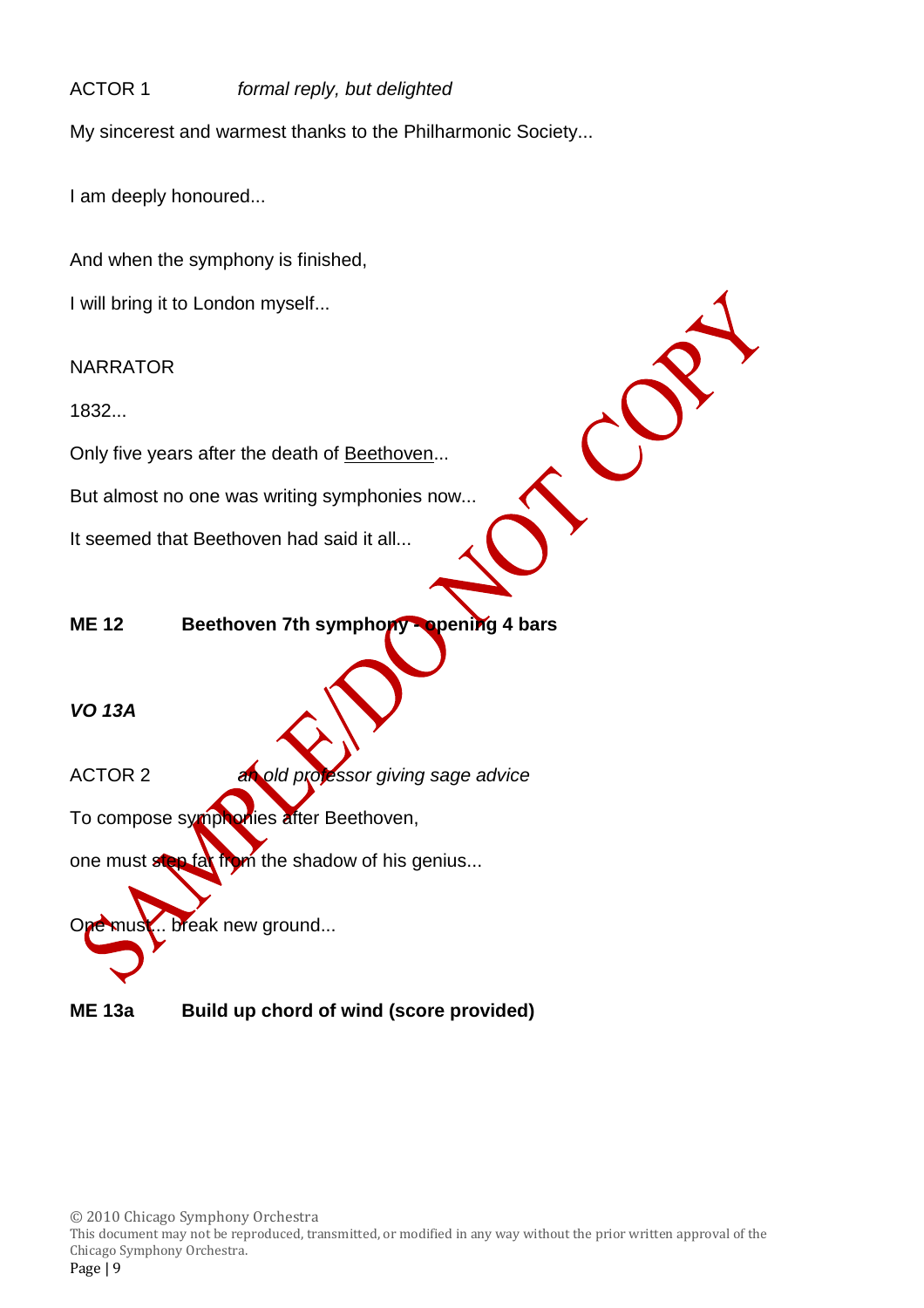### *VO 13B*

#### NARRATOR

A chord...

simple, old-fashioned, but distinctive...

And... an effervescent rhythm...

**ME 13b Mendelssohn, Mvt 1, bars 1-6 (wind only, incl horns)**

*VO 14*

ACTOR 1 *arguing with a critic, sophomor* 

'Break new ground'?

What does this phrase actually mean?!

Did Beethoven 'break new ground' after Mozart?

No!

Was one better than the other

No!

I love Mozart... and...... love Beethoven...

**ME 14 Beethoven 5th symphony - Mvt 1, opening 5 bars**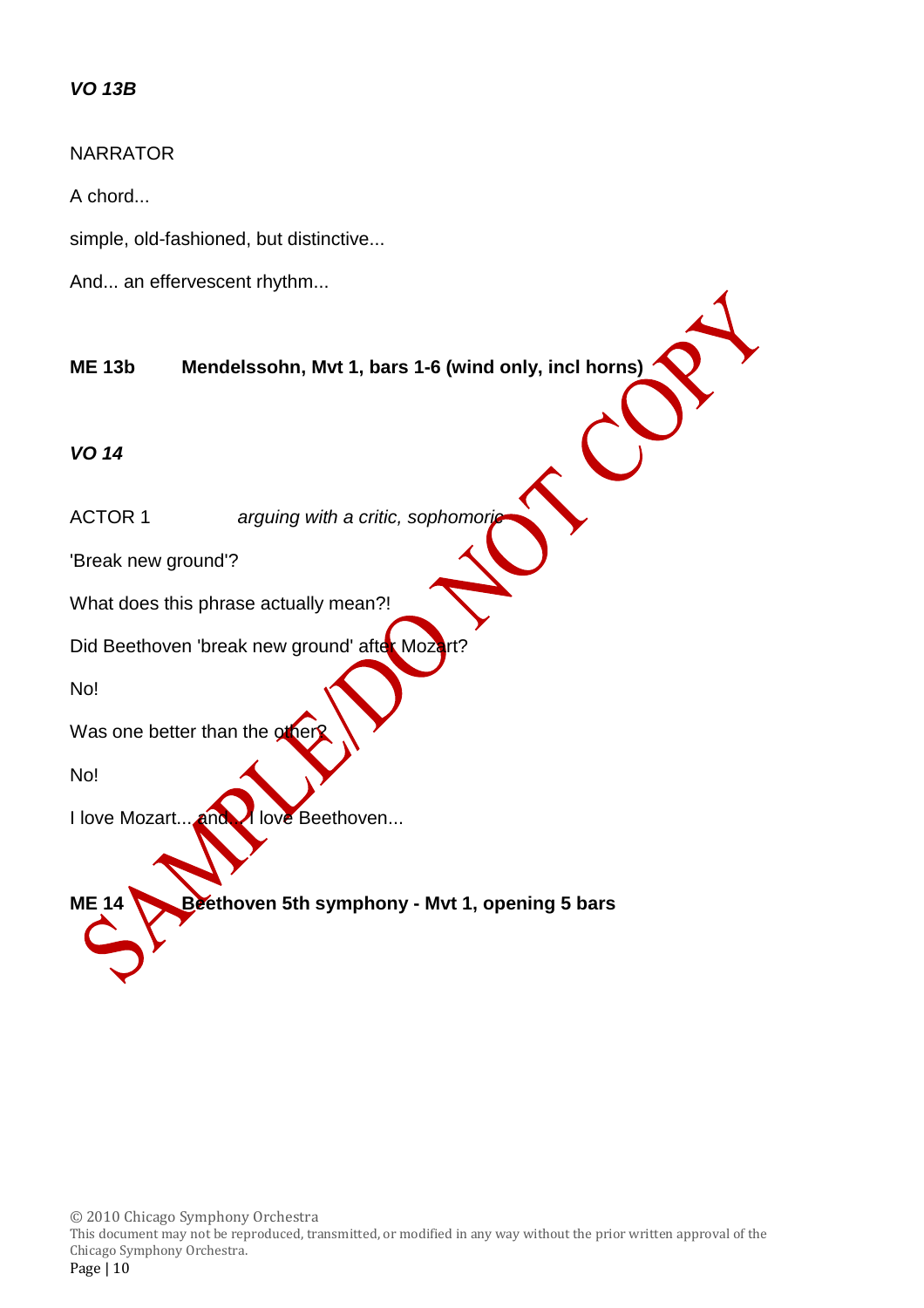## *VO 15A*

### NARRATOR

Evidently... Mendelssohn did indeed... love Beethoven...

The interval of a third...



NARRATOR

Mendelssohn... also... begins with a third...

### **ME 16a Clarinets A C sharp (score provided)**

#### followed *attacca* by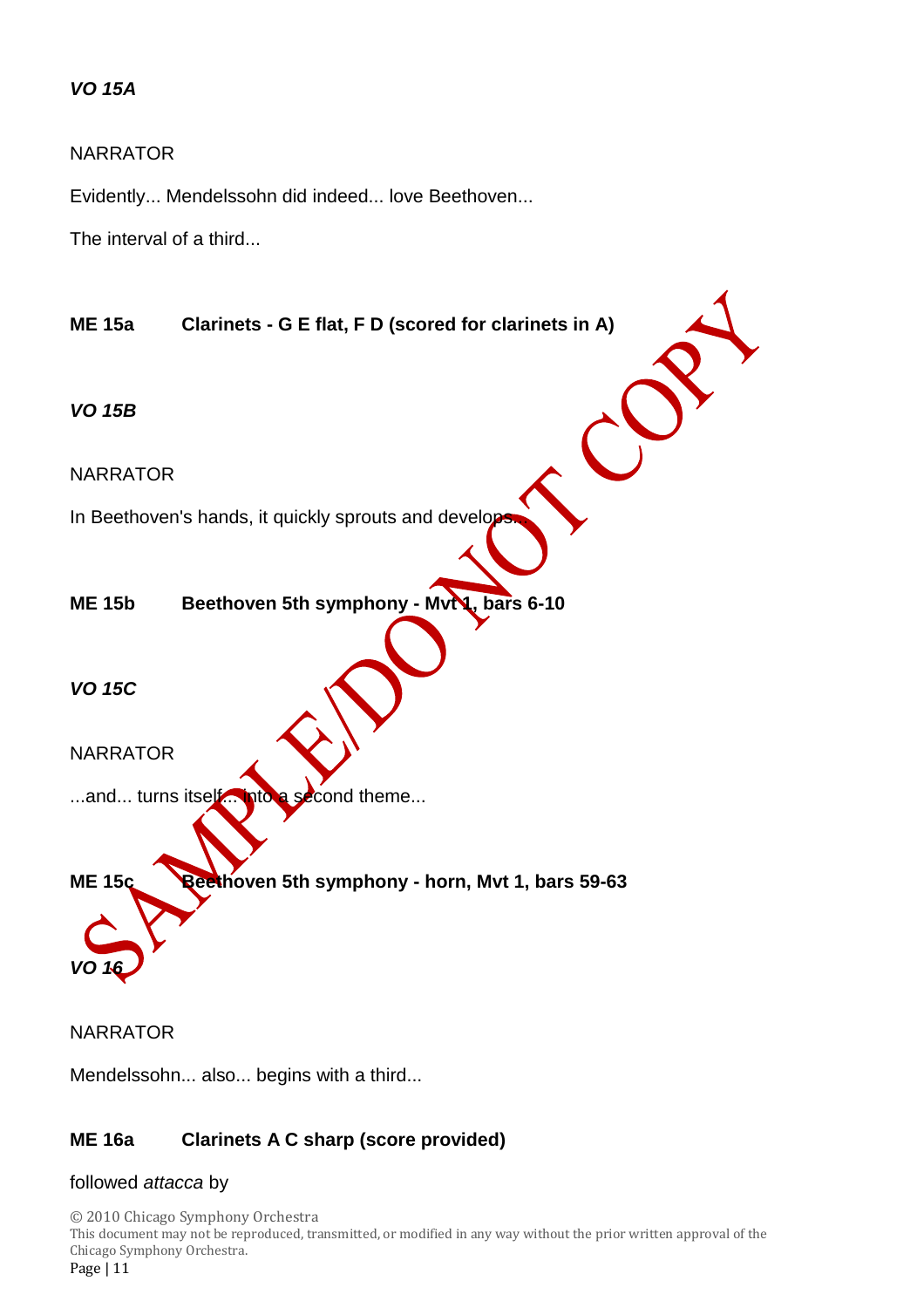# **ME 16b Mendelssohn, Mvt 1, bars 2-6 (violins only)**

# *VO 17*

### NARRATOR

And Mendelssohn's third... like Beethoven's...

quickly sprouts... and develops branches...

# **ME 17a Oboe 1 does skeleton of process (score provided)**

followed *attacca* by

**ME 17b Mvt 1, pickup to 11 through to 18 (victins only)** 

### *VO 18*

NARRATOR

And the musical branches make

curving back to where it stal

**ME 18 MVM**, **pickup** of bar 24 to 26, wind and horns only *VO 19*

**NARRATOR** 

And again... like Beethoven...

a second theme grows directly from the first...

# **ME 19a Oboe 1 does E G sharp third etc (score provided)**

#### followed *attacca* by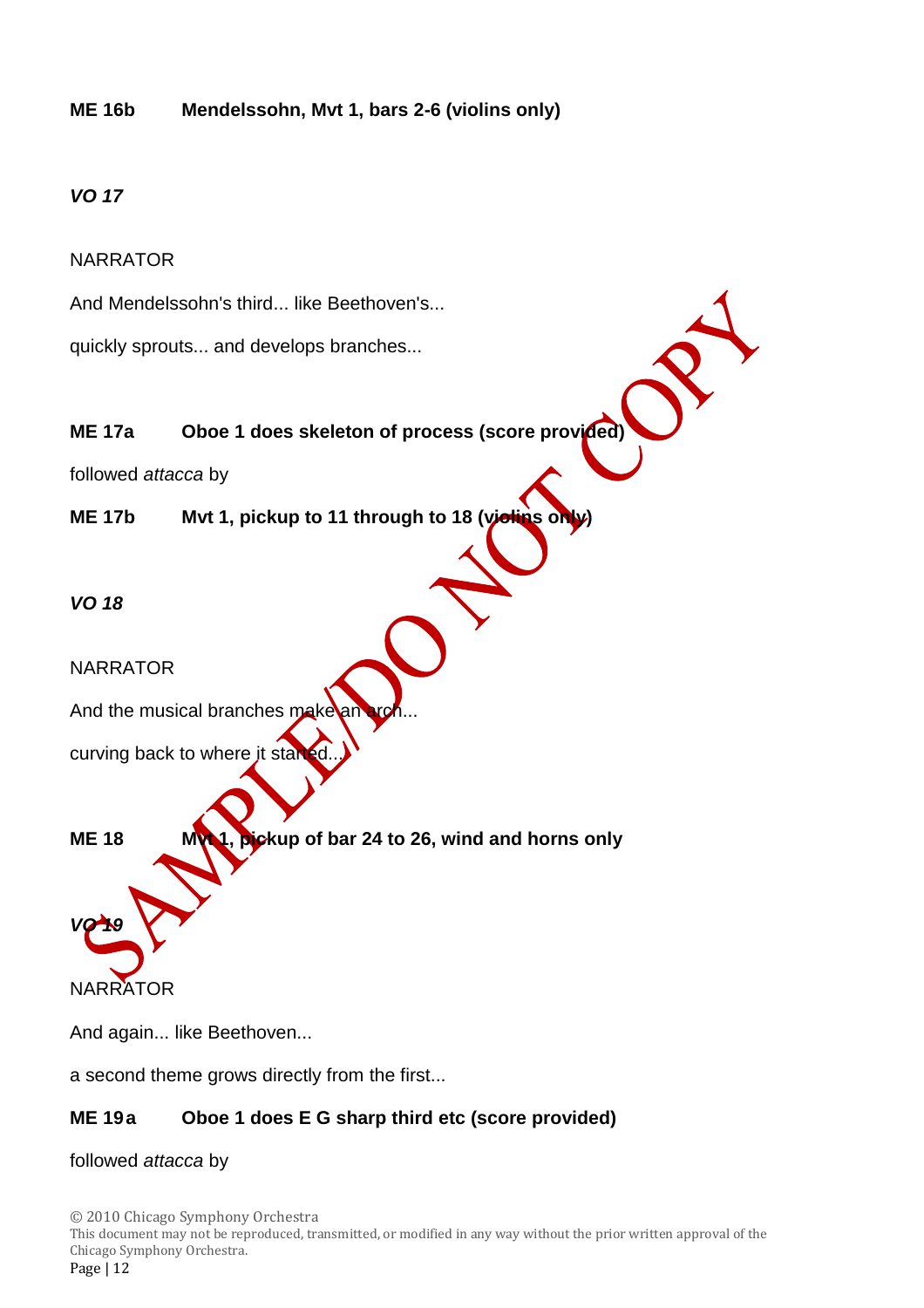### **ME 19b Mvt 1, bars 110-116**

## *VO 20*

ACTOR 2 *an intense admirer*

Your music seems to flow so easily...

But I am told that you make many changes,

often right up to the last moment

when you hand the manuscript over to the musicians...

ACTOR 1 *quietly, seriously, the beginning of a doubt*

It's true...

In everything I've ever written,

there is at least as much deleted as I let stand

**NARRATOR** 

After his first two themes

Mendelssohn originally though

that there should be a third one...

**ME 20 Oxford fragment 1 (marked 136 in scans) Tutti, from second bar of** *recto* **[***pp* **in 1st violins] continuing or** the page on to the *verso* and stopping on downbeat of 11th **bar** 

*VO 21*

**NARRATOR** 

But almost immediately, the composer changed his mind...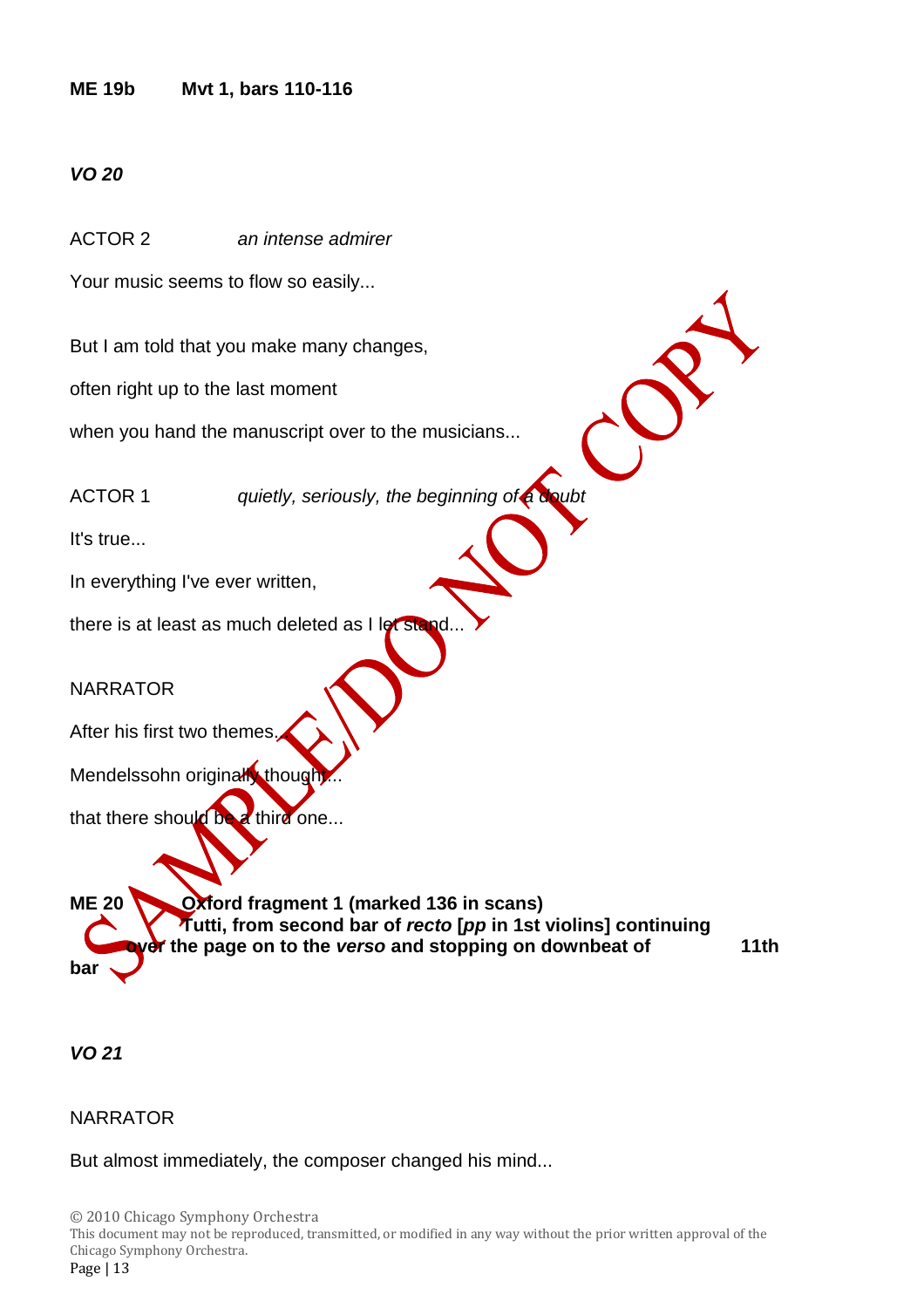and ripped those pages we just heard... right out of the score...

replacing them with something simpler...

# **ME 21 Mvt 1, bar 155 to end of 176 tutti**

## *VO 22*

NARRATOR

But the composer didn't just throw away

that elegant and catchy... third theme...

He kept it back... to use it later... and in a different way

**ME 22 Mvt 1, bar 187b to 220 (omitting vlns 2 and violas in final 3 bars)**

*VO 23*

NARRATOR

A few moments furth

Mendelssohn had another enchanting thought...

ACTOR **1** *in excitement at the idea, as though thinking of it* 

wild and energetic music...

could suddenly... dissolve...

and reveal... a melody...

*[as though orchestrating it in his head]*

for cellos and bassoon...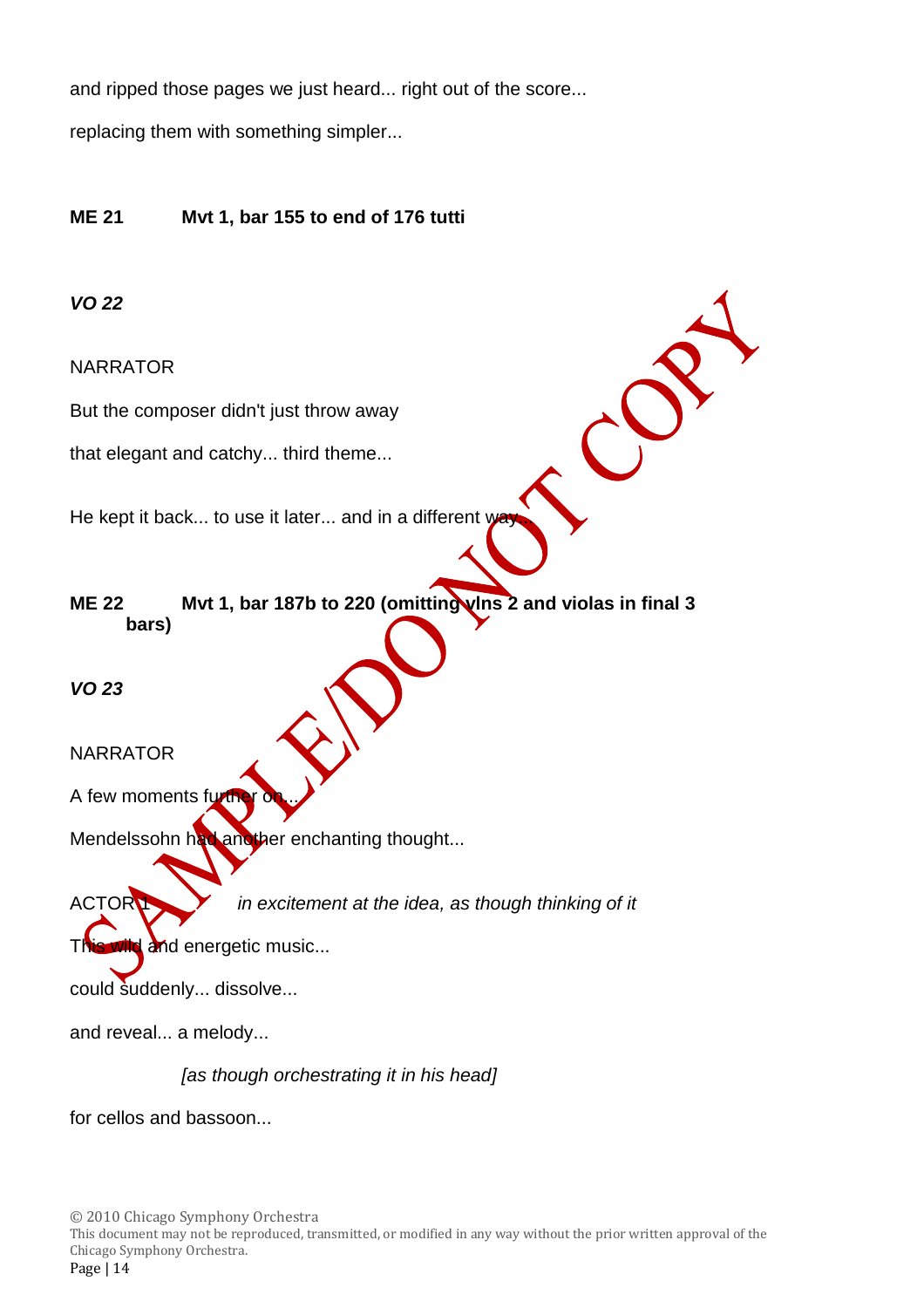**ME 23 Oxford fragment 3 (beginning on page 139 of scans) From bar 1 of 139** *verso* **(***ff* **tutti chord of F sharp major) through 140** *recto* **and** *verso* **to** *recto* **of 141, stopping in bar 11**

## *VO 24*

**NARRATOR** 

But again he changed his mind...

and ruthlessly cut all that music right out of the score...

ACTOR 1 *shaking his head in frustration*

Imagination plays clever tricks...

It smuggles feebleness

past ones intoxicated judgment and on to paper

ACTOR 2

Feebleness? That melody was beauti

### NARRATOR

But it was wrong...

It broke the flow... It held things up...

So he repla

**ME 24 Mvt 1, bar 302 to 323**

*VO 25A*

ACTOR 2 *the professor, explaining the obvious*

Now... a symphonic movement... must have an ending...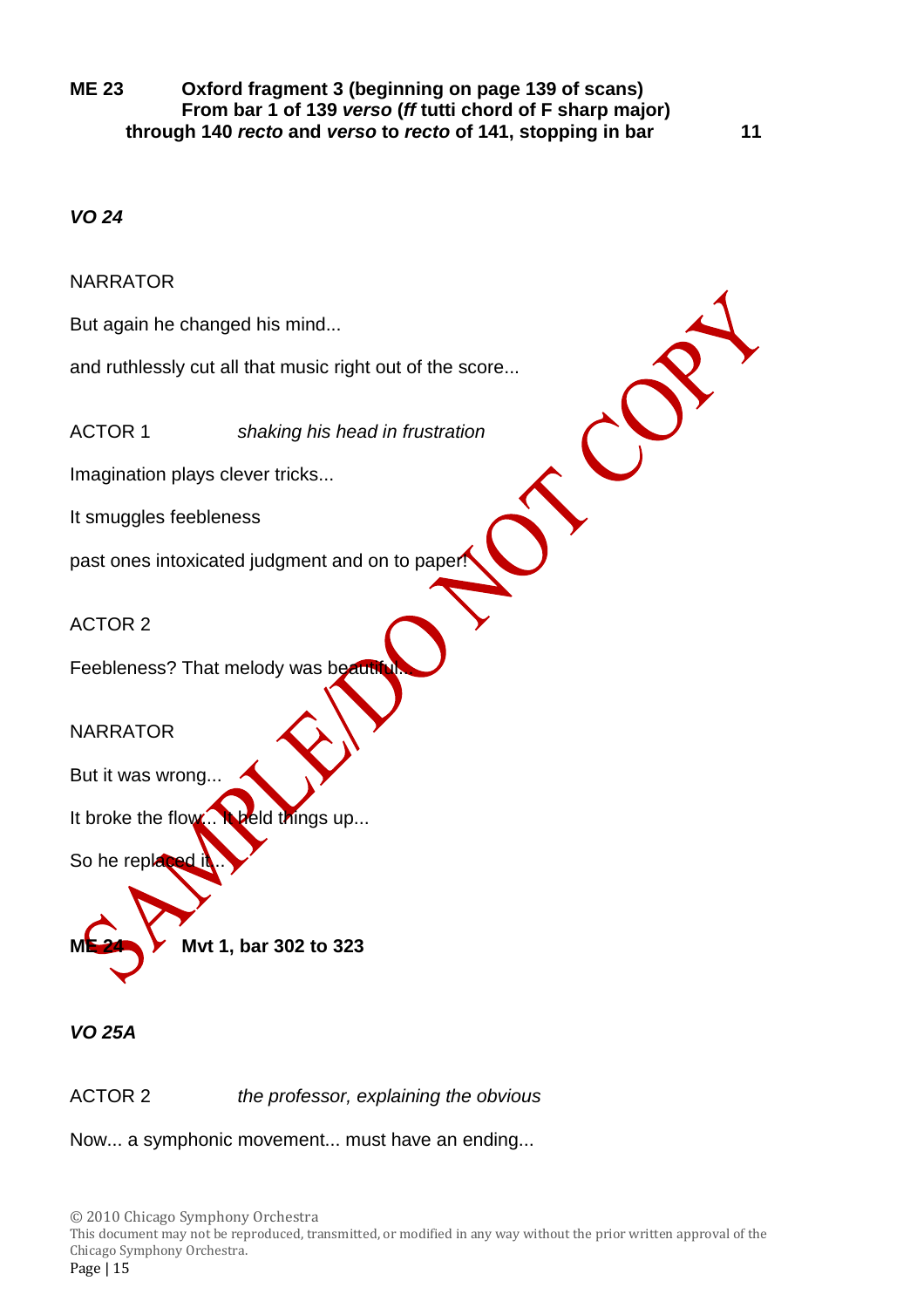### NARRATOR

And this particular ending...

had to be... strong and recognisable...

# **ME 25a Mvt 1, bars 545-6, then facsimile of 1833 version [marked 44 in top left hand corner]**

*VO 25B*

ACTOR 2 *The professor again, reproving*

Not strong enough...

NARRATOR

So he tried again...

ME 25b Facsimile of 1833 version, next page after the one marked **44 [no page number visible; tear in top left hand corner]**

*VO 25C*

**NARRATOR** 

But now he'd lost something...

that lovely echo of the opening...

So he tried a third time...

and this time... he arrived...

**ME 25c Mvt 1, bars 547 to 563 [= end]**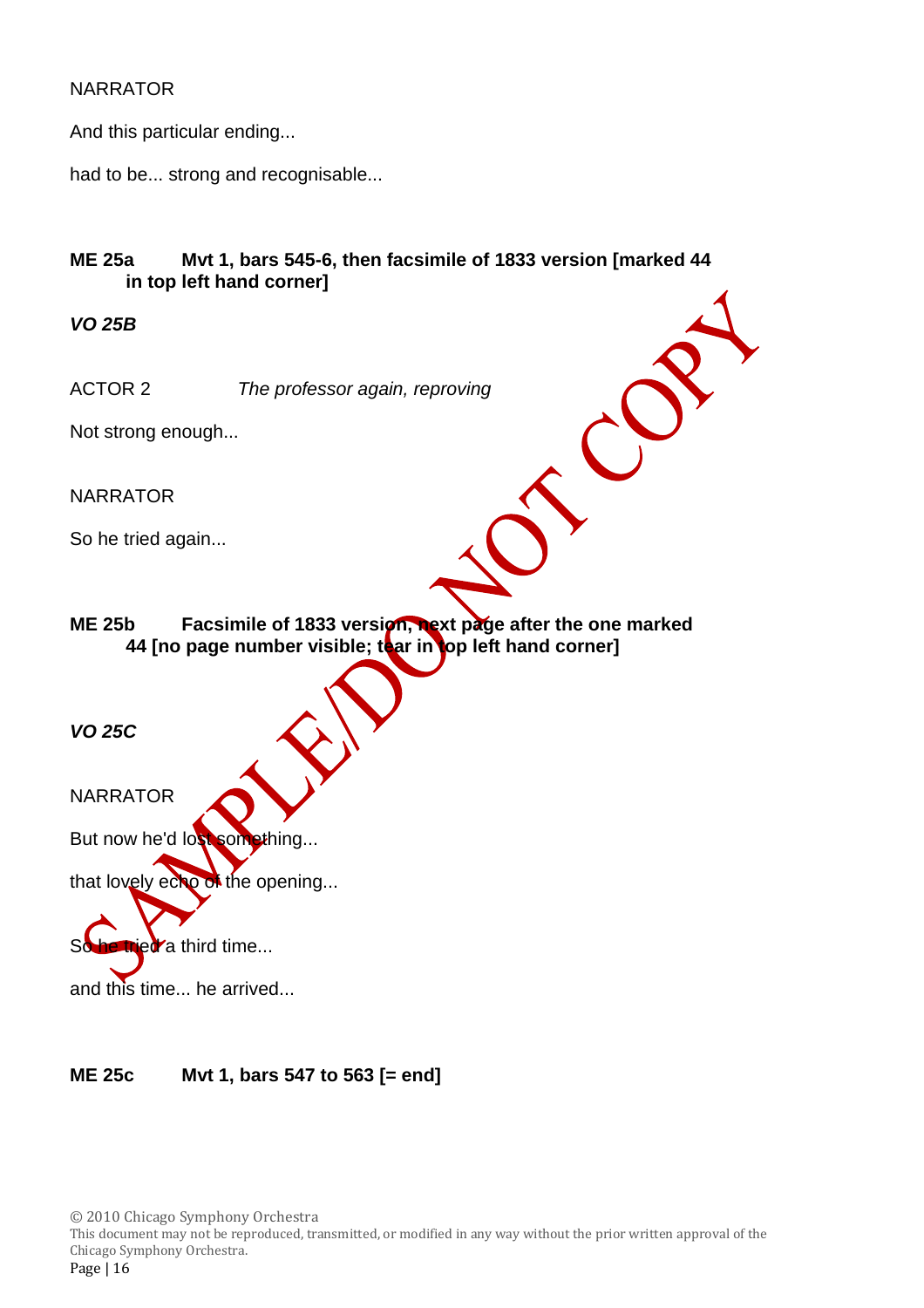# *VO 26*

### NARRATOR

Two hundred years ago...

when wealthy and educated northern Europeans...

like Mendelssohn...

travelled such enormous distances to visit Italy...

they came to find another world...

ACTOR 1 *thrilled*

Outside my window people are dancing in the street...

 $\mathcal{C}$ 

even in the small hours of the night!

And singing duets... more beautifully than at the  $\bullet$ 

Italy at last!

ACTOR 2 *quoting extravage* 

'Know you the land where lemon trees flower?

And among dark leaves golden oranges glow?

And gentle breezes drift o'er skies of blue?'

**NARRATO** 

But they also came... to discover history...

ACTOR 1 *excited*

Rome is the very embodiment of history...

and its ancient monuments elevate the soul...

inspiring it with... serene and solemn feelings...

# **ME 26a Mvt 2, bars 1-2 (no cellos and basses)**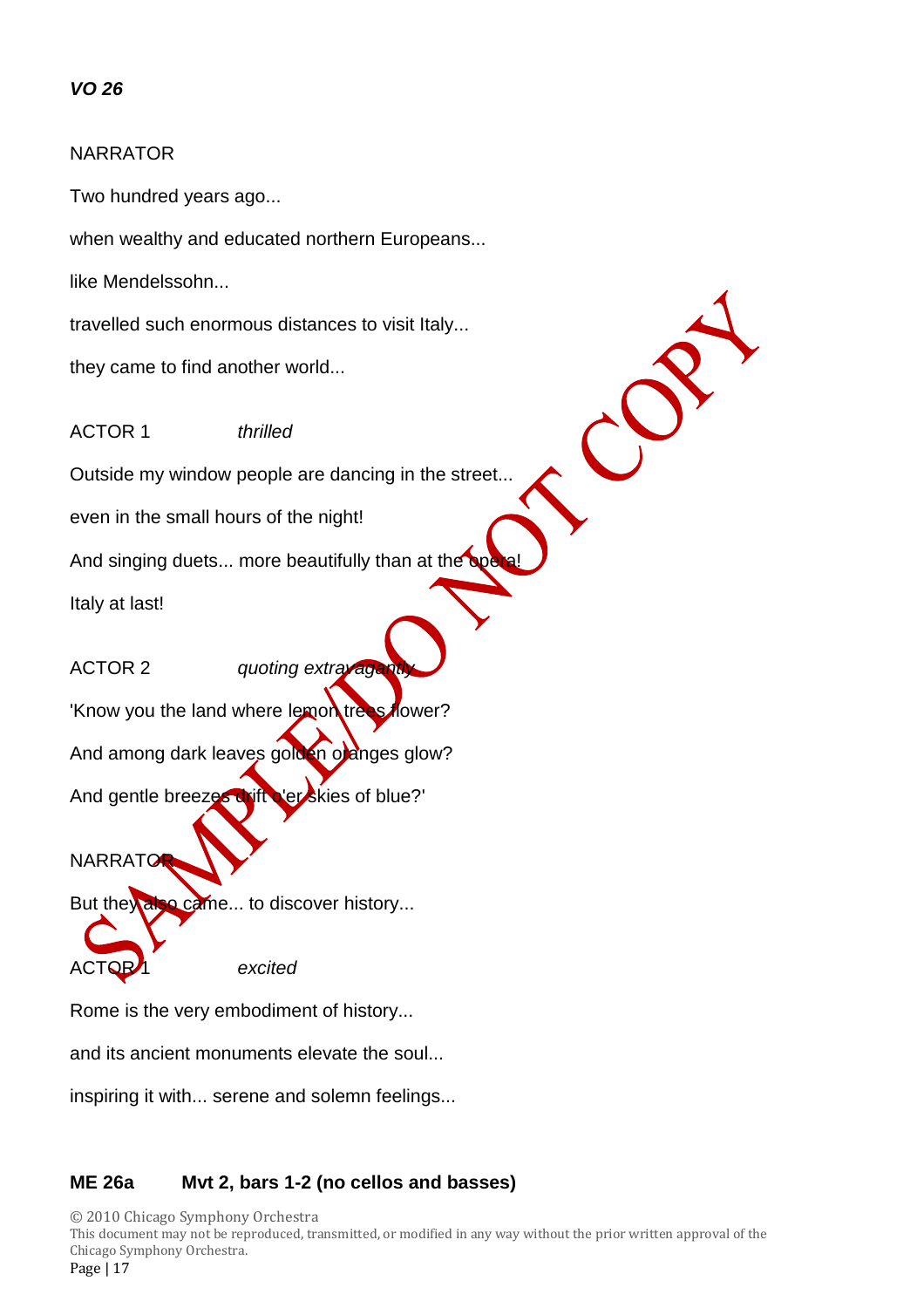# *VO 27A*

**NARRATOR** 

What key is this music in?

Major?

| iviujui i       |                                                  |
|-----------------|--------------------------------------------------|
| <b>ME 26b</b>   | Flute 1 plays F major scale (score provided)     |
| <b>VO 27B</b>   |                                                  |
| <b>NARRATOR</b> |                                                  |
| Or minor?       |                                                  |
| <b>ME 26c</b>   | Flute 1 plays D mipor scale (score provided)     |
| <b>VO 27C</b>   |                                                  |
| <b>NARRATOR</b> |                                                  |
|                 | Or maybe this dark and eerie fragment of a chant |
| <b>ME 26d</b>   | Mvt 2, bar 2                                     |
| <b>VO 27D</b>   |                                                  |

 $\overline{\mathcal{A}}$ 

NARRATOR

...suggests... something older....

modal music...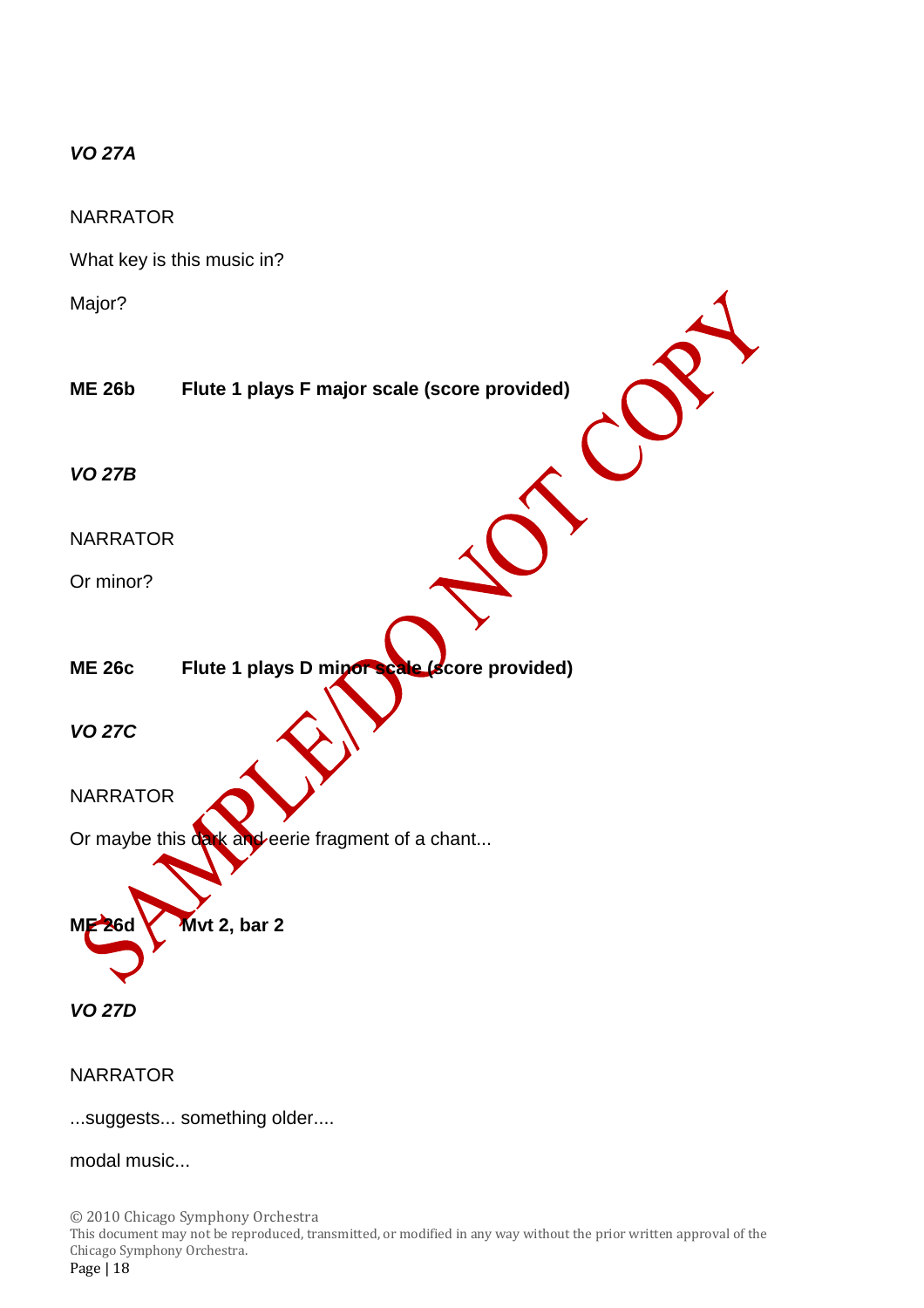# **ME 26e Flute 1 plays A to A with B flat (score provided)**

 $\mathcal{C}$ 

# *VO 28*

ACTOR 1 *enthusiastic and awe-struck*

Every day, I visit something different...

The paintings in the Borghese gallery...

or the ruins in the Forum...

Or... the Vatican...

Today... in St Peter's...

I watched the opening of a grand and solemn ceremon

the Absolutions for the Pope...

ACTOR 2 *with pride and fascinatic* 

A Jewish composer...

at the heart of the Roman Catholic world...

**NARRATOR** 

But in his religio

Mendelssohn was neither a Jew... nor a Roman Catholic...

He was a Lutheran...

like his great hero... Johann Sebastian Bach...

Mendelssohn was a passionate champion of Bach...

It was he who rediscovered the St. Matthew Passion...

and he proudly drew this little picture of himself...

playing Bach's music on the organ...